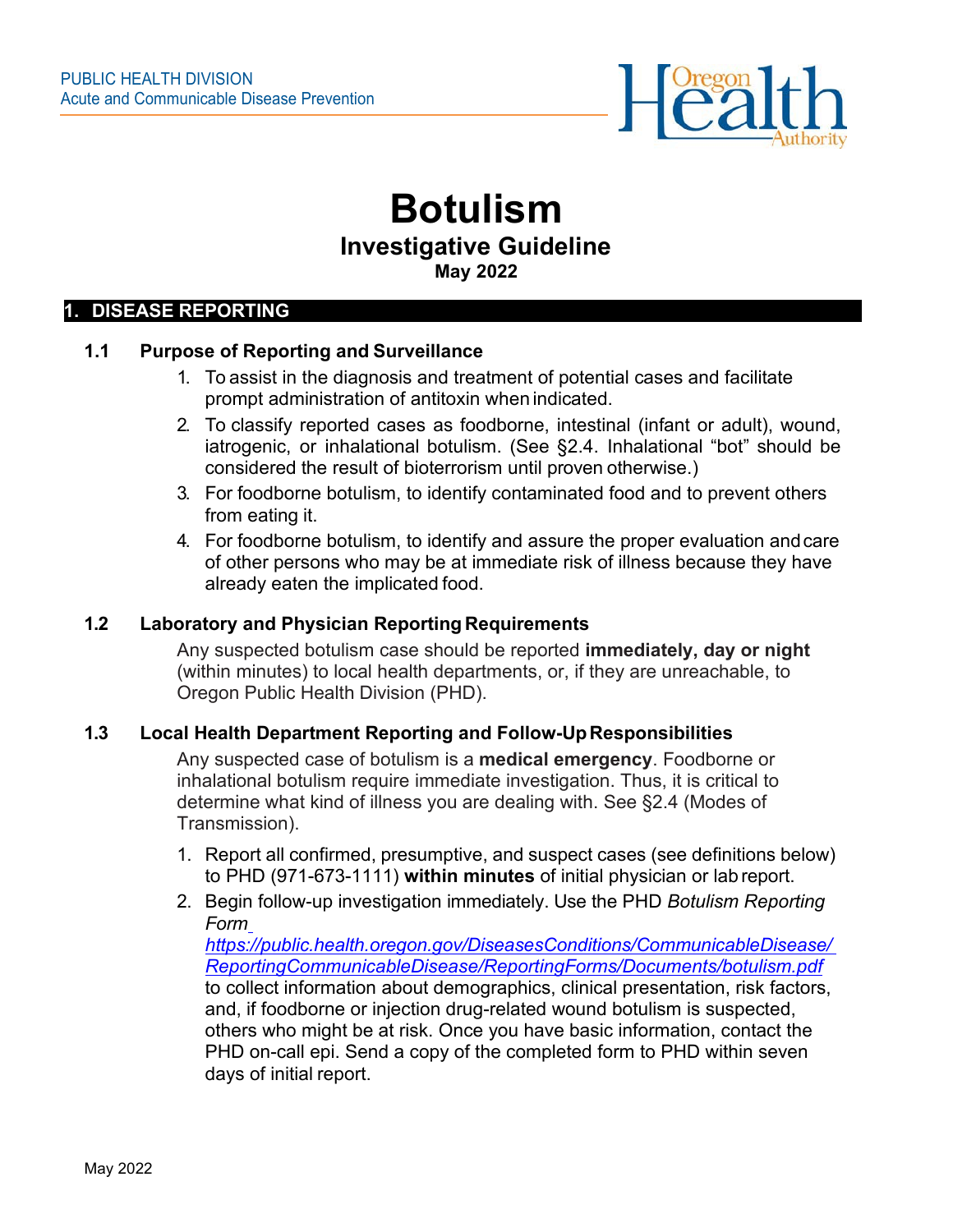- 3. Consult with PHD epidemiologists about the need for botulismantitoxin therapy and assist with logistic arrangements as necessary.
- 4. For foodborne botulism, work with PHD to investigate possible sources, identify other people who might have been exposed, submit patient and food specimens to the appropriate laboratory and, within 24 hours of receiving the case report, complete steps to prevent others from eating suspectfoods.

# **2. THE DISEASE AND ITS EPIDEMIOLOGY**

## **2.1 Etiologic Agent and Toxin**

Botulism is an intoxication caused by ingestion or other exposure to a toxin produced by the anaerobic Gram-positive bacillus *Clostridium botulinum*. *C. botulinum* is a spore former, which means that it can survive indefinitely under essentially any environmental conditions—even boiling. Bacterial growth, however, (as opposed to spore survival) occurs only under anaerobic conditions and low acidity (generally pH>4). The higher temperatures (>120.5°C/250.5°F) that can be achieved under pressure (e.g., in an autoclave or *properly functioning*  home pressure cooker) are sufficient to kill even spores.

The toxin itself is produced as the bacteria are multiplying. There are seven types of botulinum toxin, designated A– G. Types A, B, and E are the most common sources of human disease. F and G are very rare, and C and D are not known to cause human illness. The toxin is heat-labile, and (in contrast to, say, staphylococcal enterotoxin) can be inactivated by boiling for ten minutes.

## **2.2 Description of Illness**

Botulism is a neurological disease caused by exposure to botulinum toxin.

Botulism is characterized by neurologic symptoms that may include dysphagia, dry mouth, diplopia, and dysarthria (the "4 D's"). Blurred vision, ptosis (drooping eyelids), and weakness, reflecting a descending, symmetrical flaccid paralysis that starts with the facial muscles and progresses downward, are also characteristic symptoms. The patient is usually mentally alert. Neurologic symptoms may be preceded or accompanied by mild gastrointestinal disturbance such as constipation, vomiting, or diarrhea. The severity of symptoms and the rate of progression are highly variable, depending on dose and other factors.

Respiratory distress may ensue if the muscles of breathing are compromised. In severe cases, patients may survive only after months on a ventilator.

The first sign in infants is often constipation, followed by lethargy, listlessness, difficulty feeding (weak or absent sucking response), a weak cry, ptosis, and generalized weakness (the "floppy baby" syndrome).

## **2.3 Reservoirs**

*C. botulinum* spores are common in soil and elsewhere in the environment.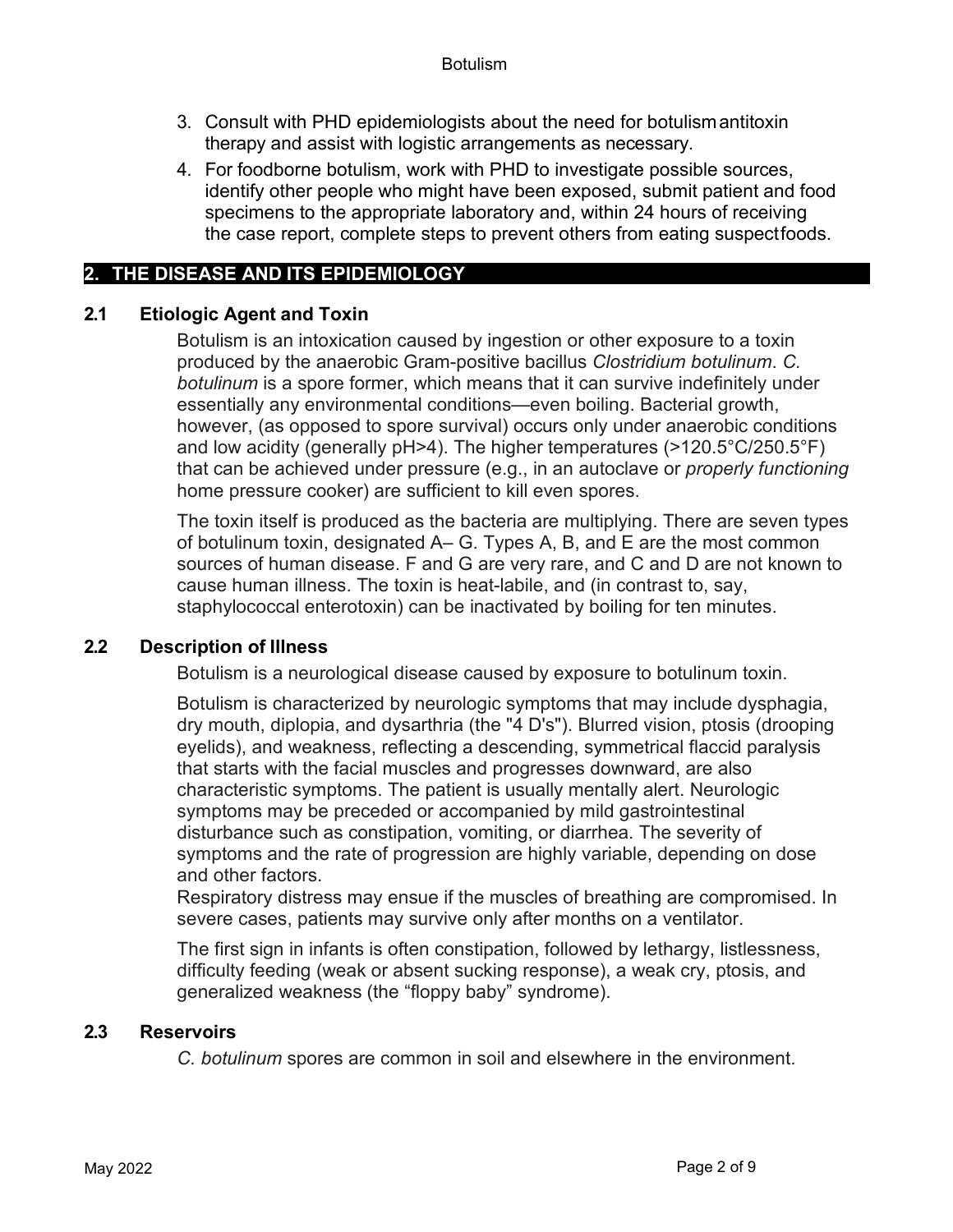#### **2.4 Modes of Transmission**

Epidemiologically, cases fall into one of five categories. Although all types are potentially fatal and demand aggressive medical care, foodborne, inhalational, and epidemic wound botulism require immediate public health action.

**Foodborne Botulism:** Foodborne botulism is caused by ingestion of pre-formed toxin. Typically, implicated foods have been low acid, home-canned foods that had not been heated adequately during canning. Rarely, commercial products are implicated, usually after some breakdown in standard canning procedures. Examples of implicated foods include:

- home-canned asparagus, beans, and other vegetables (includinglow-acid tomatoes), usually canned by the water-bath method;
- fish that has been improperly canned, dried, or stored:
- sausage or other prepared meats that are improperly processed (inadequate sodium nitrite) and improperly stored;
- chopped garlic in oil, fried onions, and baked potatoes in foil;
- among Alaska Natives, traditional foods including fermented whale blubber, salmon heads, salmon eggs, and other delicacies.

#### **Intestinal Botulism**

- Infant: By far the most common form of botulism, infant "bot" occurs when*C. botulinum* spores, ingested in food or soil, germinate in a gut that does not have mature flora, leading to an intestinal infection. Botulinum toxin is then produced *in situ*. Most cases occur in infants <6 months old (and usually <3 months old). As many as 5% of SIDS cases may be infant botulism.
- Adult: This form of botulism rarely occurs. As with infant botulism, toxin is produced in the colonized intestine of the individual. It occurs in adults with a history of abdominal surgery, gastrointestinal tract abnormalities, Crohn's disease, or recent treatment with antibiotics.

**Wound Botulism:** Wound botulism results from a local *C. botulinum* infection in devitalized tissue at a wound site, where semi-anaerobic conditions develop. As with intestinal bot, the toxin is produced *in situ* and disseminated in theblood. Wound botulism has been rare, but increasingly reported, especially in injectors of "black-tar" heroin.

**Inhalational Botulism:** Inhalational botulism does not occur naturally. There have been only three reported cases in humans world-wide. Studies done with monkeys have shown that the toxin can be absorbed through the lung. It is believed that if botulinum toxin were to be used as a bioweapon, it would be by this route.

**Iatrogenic Botulism from cosmetic botulinum toxin injection:** Very rare, but it's been reported.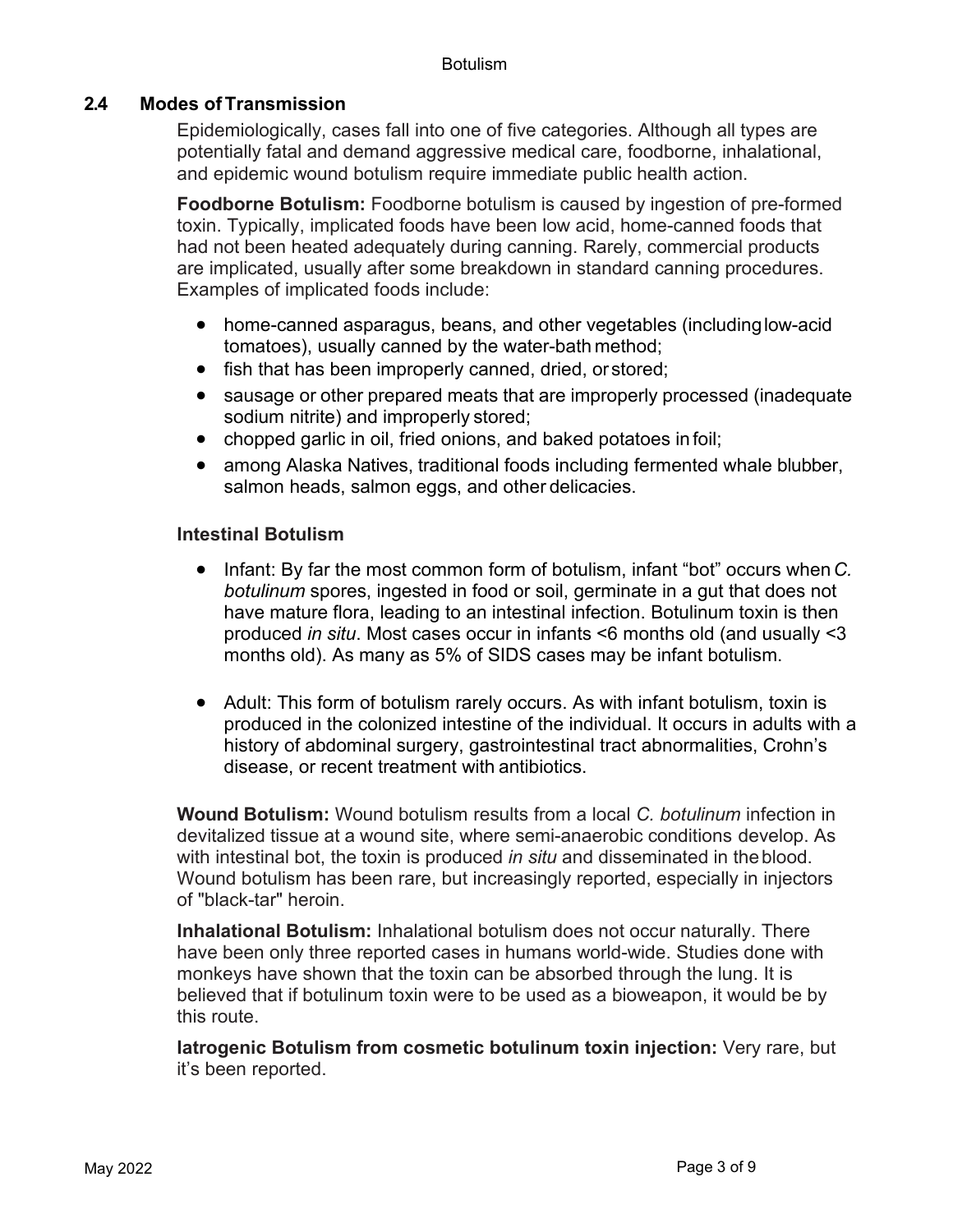## **2.5 Incubation Period**

- Foodborne Botulism: Variable: ranges from less than half a day to a week or more, usually 12–36 hours. A short incubation is associated with larger toxin exposure and, typically, more severe disease.
- Intestinal Botulism: Incubation period isunknown.
- Wound Botulism: Up to several days.
- Inhalational Botulism: Thought to be 12 -36 hours after inhalation but may take several days after exposure to low doses of toxin.

#### **2.6 Period of Communicability**

Not communicable.

## **2.7 Treatment**

All patients require close monitoring of ventilatory status, and aggressive supportive therapy is required in severe cases. Some patients have recovered completely after months on a ventilator. Additional therapies depend on the type of botulism and are outlined below. CDC has also published evidence-based [diagnostic and treatment guidelines.](https://www.cdc.gov/mmwr/volumes/70/rr/rr7002a1.htm?s_cid=rr7002a1_e&ACSTrackingID=USCDC_921-DM56674&ACSTrackingLabel=This%20Week%20in%20MMWR%20-%20Vol.%2070%2C%20May%207%2C%202021&deliveryName=USCDC_921-DM56674)

**Foodborne Botulism:** Botulinum antitoxin can halt the progression of symptoms caused by absorbed toxin if given promptly after exposure. **Antitoxin therapy should never be delayed pending laboratory confirmation of the diagnosis.**  The heptavalent (anti A -G) antitoxin (licensed by FDA in 2013) is purified from horse serum, and then "de-speciated". Consequently, there is less potential for allergic reactions or "serum sickness" compared with earlier antitoxin. However, premedication with corticosteroids and antihistamines is recommended in patients with the following relative contraindications:

- Any known or documented allergies to horse serum (observation ofadverse events after treatment with any product containing horse serum).
- History of hypersensitivity to blood products derived from an equinesource.

CDC controls the distribution of botulinum antitoxin, which is stocked at U.S. Public Health Service Quarantine Stations throughout the country. (For Oregon, the regional station is at Sea-Tac Airport in Seattle.) Any physician considering antitoxin use must consult first with PHD Communicable Disease staff. Day or night, call 971-673-1111 and ask for the on-call epidemiologist. [*Note:* CDC is most likely to release antitoxin when compatible neurological findings are present on exam. Probe for that when talking with clinicians.] We, in turn, will communicate with CDC, who will arrange for delivery of antitoxin to an Oregon airport. From there, it is the treating team's responsibility to get it to the patient. In general, we will connect federal Quarantine officials with the hospital pharmacist, who arranges for the pickup.

It's unlikely that clinicians would be calling you about antitoxin dosing, but if they do: First, refer them to the package insert. Second, it that doesn't provide enough information, call us.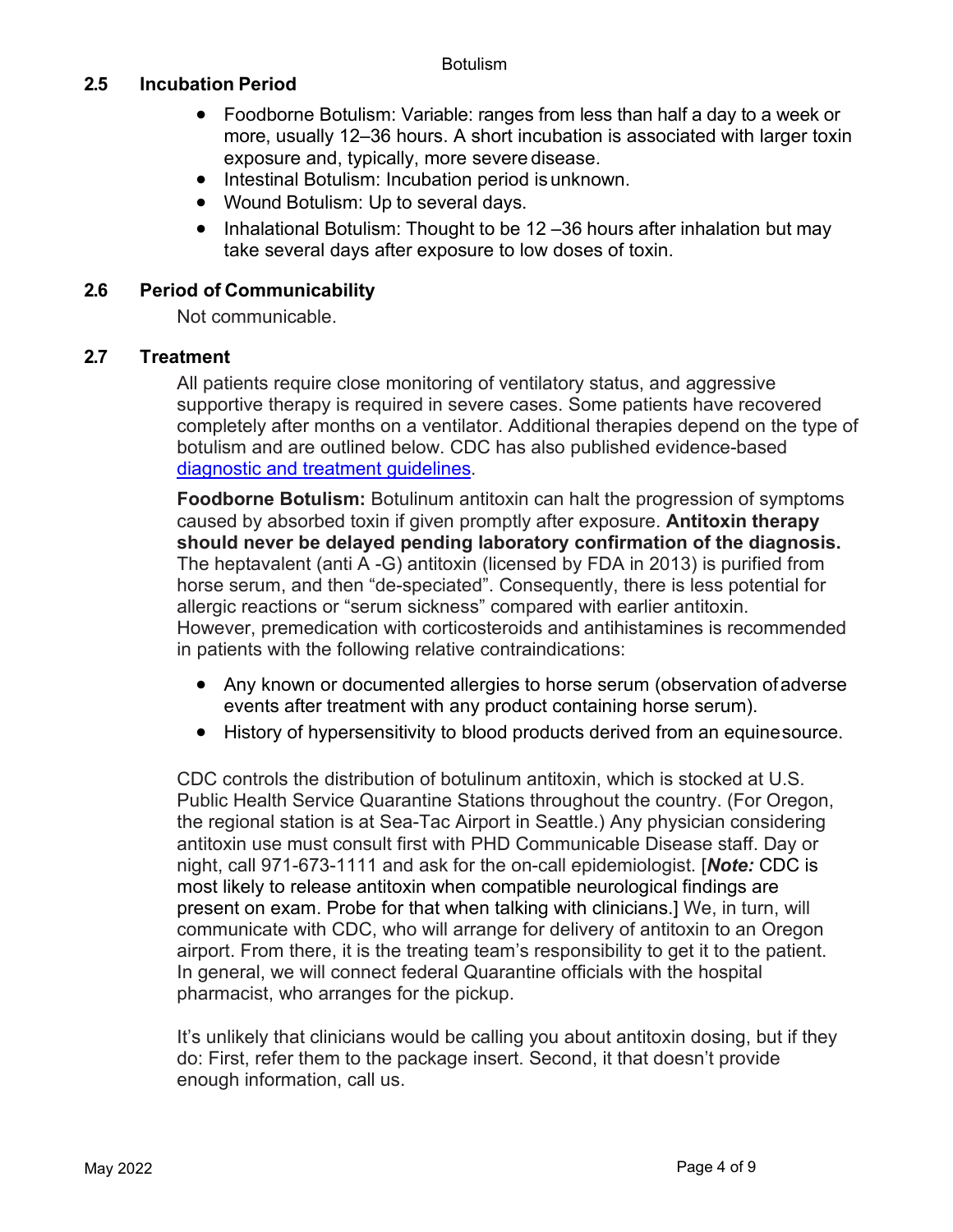#### **Botulism**

## **Intestinal Botulism**

- Infants: Most infants do well with supportive care, with or without cathartics or penicillin to try to eliminate intestinal infection by *C. botulinum*; the heptavalent antitoxin is not indicated. A human-derived hyper immune globulin (BIG-IV or "Baby BIG") is approved by FDA for treatment of infants. Though the cost is substantial (in the tens of thousands of dollars) its use may be cost-effective. A randomized, double-blinded, placebo-controlled trial of BIG-IV founda 3-week reduction in the mean length of hospital stay and a reduction in the mean hospital charges of \$88,600 per patient treated. Baby BIG can be obtained from the California Department of Health Care Services by calling their 24-hour number at 510- 231-7600.
- Adults: Horse-derived antitoxin is used to treat adult intestinal botulism.More than one dose of antitoxin may be required

**Wound botulism**: Debridement of the wound is indicated to remove de-vascularized tissue that provides the anaerobic conditions required for growth of *C. botulinum*. Antitoxin should be administered as for foodborne botulism. Antimicrobial therapy may also be warranted.

## **3. CASE DEFINITIONS, DIAGNOSIS AND LABORATORY SERVICES**

## **3.1 Confirmed Case Definition**

Confirmation requires identification of botulinum toxin in serum or stool and is not always possible. Completion of the tests may take several days to 2 weeks or more. Treatment, including consideration of antitoxin use, should never wait for laboratory confirmation.

#### **3.2 Presumptive Case Definition**

A presumptive case is someone with a compatible illness who has been exposed to the same suspected source as a confirmed case.

#### **3.3 Suspect Case Definition**

Anyone with compatible illness of unknown etiology.

## **3.4 Services Available at the Oregon State Public Health Laboratory(OSPHL)**

OSPHL does not test for botulinum toxin. Clinical laboratories should send specimens directly to CDC for testing to avoid delay in submission. **Testing must be approved beforehand by an OPHD epidemiologist.** 

Each specimen must be accompanied by a separate CDC 50.34 specimen submission form with all required fields completed. OSPHL staff can walk the clinical lab through completion of this form, as needed. ACDP staff will alert OSPHL when testing is approved. The form and other information about specimen submission is also available at: [https://www.cdc.gov/botulism/botulism](https://www.cdc.gov/botulism/botulism-specimen.html#:%7E:text=CDC%20offers%20laboratory%20confirmation%20of,laboratories%20and%20other%20federal%20agencies)[specimen.html#:~:text=CDC%20offers%20laboratory%20confirmation%20of,laboratories](https://www.cdc.gov/botulism/botulism-specimen.html#:%7E:text=CDC%20offers%20laboratory%20confirmation%20of,laboratories%20and%20other%20federal%20agencies) [%20and%20other%20federal%20agencies](https://www.cdc.gov/botulism/botulism-specimen.html#:%7E:text=CDC%20offers%20laboratory%20confirmation%20of,laboratories%20and%20other%20federal%20agencies) .

The following specimens should be collected as indicated for the situation. Specimens should be collected as early in the course of illness as possible, and *serum must be collected before administration of antitoxin.*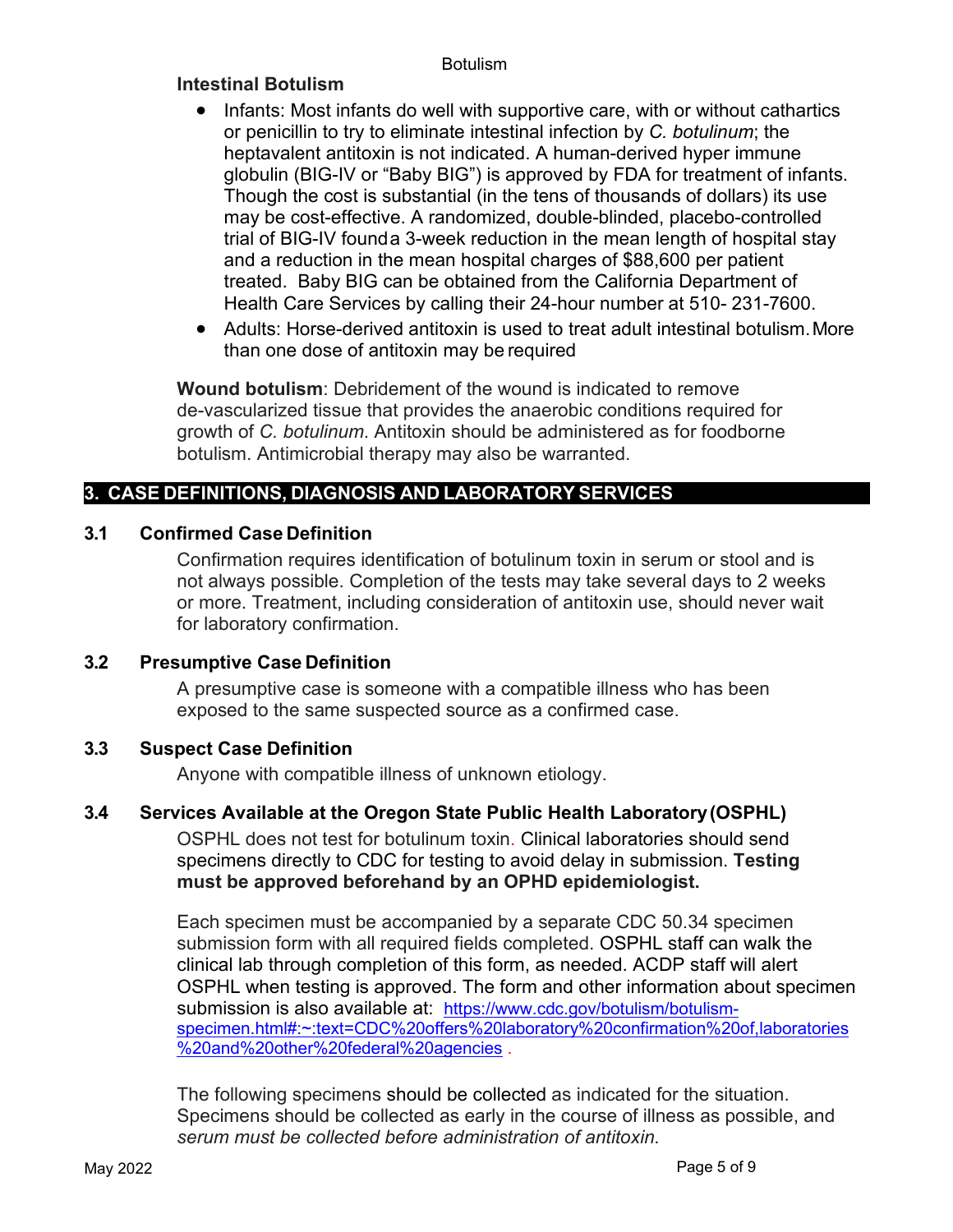#### Botulism

- Foodborne botulism (adult): Collect 5-15 mL serum (without anti-coagulant) and at least 10g stool. Enema (with sterile non-bacteriostatic water) and food are accepted. Although not ideal, gastric contents may also be submitted.
- Wound botulism: serum (without anti-coagulant), debrided tissue, swab from wounds, stool (only if foodborne is also suspected).
- Infant botulism: at least 10g stool is preferred. Enema (with sterile nonbacteriostatic water) and rectal swabs are also accepted. Potential sources (honey, opened formula, etc.) may also be submitted.

Stool collection may be difficult because patients are often constipated. In a pinch, as little as 5 g (5 mL) of stool is enough to test, but ideally, encourage clinicians to get 10 g of stool (a volume at least the size of a walnut). **Note: Stool specimens must be received by the CDC Lab within 72 hours of collection. Otherwise, they will be rejected.**

When open containers of suspected foods can be tracked down, send whatever is left of each of the suspected food items. Check with the OPHD epi before sending unopened containers. (Usually not necessary, but you never know…) Containers should be placed individually into leakproof bags and double bagged prior to shipping. CDC won't test unopened commercial products unless approved by FDA/USDA.

All specimens must be kept refrigerated (*not frozen*) during storage and transport. (Please use frozen cold packs.) Specimens must be properly packaged using guidelines for shipping and packaging of Category B diagnostic specimens. Use absorbent material around the primary leakproof container. *Note:* CDC won't accept routine shipments on weekends or holidays.

Please notify the submitting hospital or laboratory that if botulism is identified they are required to contribute to the CDC's Select Agent Form 4. Consider obtaining a contact at the facility to help with this process. Individuals with knowledge of the facility-level specimen handling processes will be most appropriate, rather than an individual clinician.

#### **4. ROUTINE CASE INVESTIGATION**

The nature of follow-up depends on the suspected mode of transmission. No botulism investigation is "routine."

**Note: CDC currently wants its staff to collect a bunch of clinical and risk exposure information themselves about antitoxin recipients.** We have included a case report form on our website at:

*[https://public.health.oregon.gov/DiseasesConditions/CommunicableDisease/Re](https://public.health.oregon.gov/DiseasesConditions/CommunicableDisease/Rep) [p](https://public.health.oregon.gov/DiseasesConditions/CommunicableDisease/Rep)[ortingCommunicableDisease/ReportingForms/Documents/botulism.pdf](https://public.health.oregon.gov/DiseasesConditions/CommunicableDisease/ReportingCommunicableDisease/ReportingForms/Documents/botulism.pdf)*

This will get you what you need to enter cases into Orpheus. We will request a copy of the Botulism Case Report Form completed by CDC and attach it to the Case in Orpheus, it could be useful in completing the Orpheus case investigation data fields.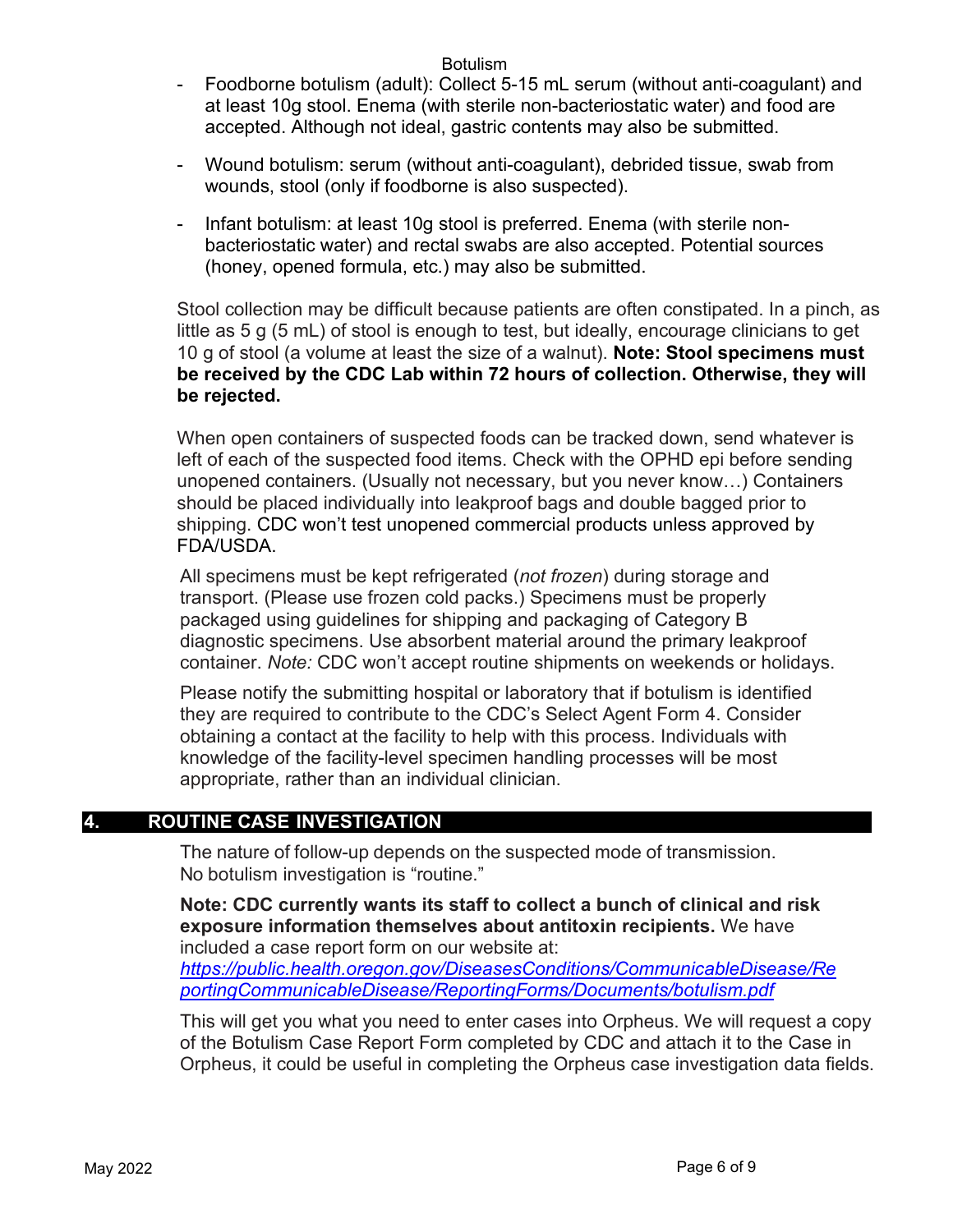## **4.1 Foodborne Botulism**

1. Identify the Source of Intoxication.

Interview the case and others who may be able to provide pertinent information about foods eaten. A home visit is strongly recommended when home-canned foods are implicated, or if the source is not readily apparent. **Note: In Camara v. Municipal Court of the City and County of San Francisco, the U.S. Supreme Court ruled that health inspections of living quarters, conducted without consent of the occupant, require a search warrant.** In light of this, if you can't get consent from the owner, you'll probably need to arrange for a warrant with a judge in your jurisdiction. (This isn't something that comes up often. If you have questions, give us a call.)

- Identify all home-canned foods eaten during the week prior to onset of symptoms. The most suspect foods are those that were eaten less than two days before onset, those that are low in acid (vegetables, fish, and meat), and those that were not eaten by other persons who remain well. (Keep in mind, however, that some cases may develop symptoms several days after the index case.) Identify and collect all remaining jars of the home-canned foods.
- Identify all commercially canned foods eaten during the week prior to onset of illness. For implicated foods, determine the brand, manufacturer, package size, lot number, and place and date of purchase (see §5B).
- Identify all sausage and other preserved meats eaten during the week prior to onset of illness.
	- Meat products that have not been adequately refrigerated should also be suspected as a source.
	- Identify all preserved fish eaten during the week before onset of symptoms.
- Identify all items stored in oil (e.g., onions, garlic) or foil (e.g., bakedpotatoes)
- 2. Identify Potentially Exposed Persons
	- Obtain the name, address, and telephone number of every person who might have eaten the suspected food item.
	- Obtain the name, address, and telephone number of every person who might have the suspect home-processed food in his or her possession.
	- When a commercial product is implicated, see §5.2.

## **4.2 Intestinal Botulism (Infant Botulism)**

No epidemiological follow-up is required. Consider testing of infant formula if this is part of the infant's diet. Provide education and counseling as needed.

## **4.3 Wound Botulism, Intestinal (Adult) Botulism, and Iatrogenic Botulism**

Once foodborne illness is ruled out, no public health follow-up is required, unless a cluster of illness suggests a widespread exposure to contaminated drugs. If you suspect this, give us a call.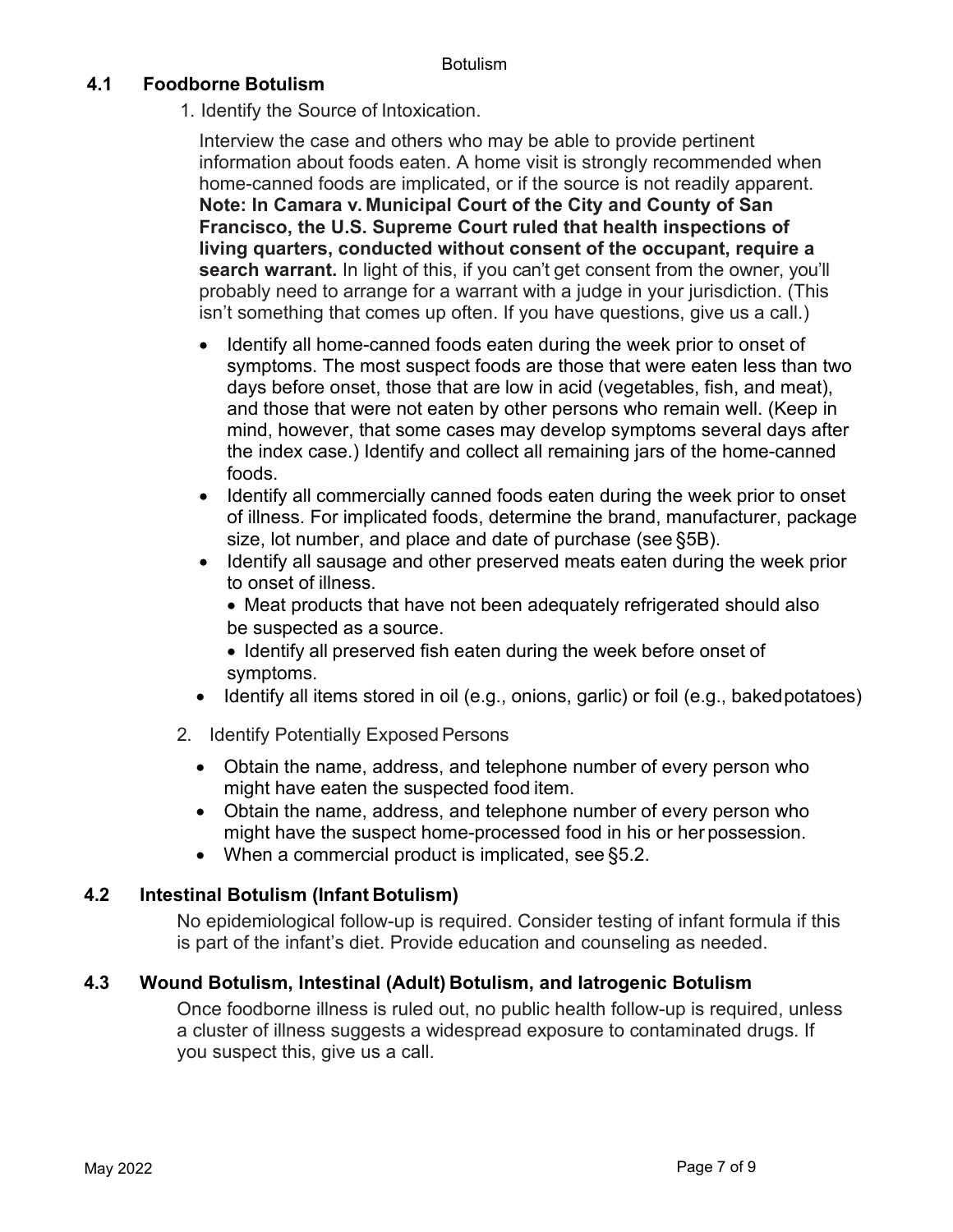## **4.4 Inhalational Botulism**

- 1. Identify Source of Intoxication. Interview the case and others who might be able to provide pertinent information about possible exposures. Ask about public events recently attended.
- 2. Identify Potentially Exposed Persons. Obtain the name, address, and phone number of every person who might have been exposed.

## **5. CONTROLLING FURTHER SPREAD (FOODBORNE BOTULISM ONLY)**

#### **5.1 Home Canned Food Implicated**

- 1. If reachable within six hours of exposure, others who have eaten implicated food should be purged and given gastric lavage to remove any unabsorbed toxin. They should be monitored for signs of botulism at least twice daily for three days and instructed to seek medical careimmediately should symptoms develop.
- 2. Any opened, implicated home-canned food should be sent to OSPHL for testing, which will be done if clinical specimens are positive. Remaining suspect canned goods should be destroyed. Avoid any contact with the contents; this is toxic stuff! To avoid endangering trash haulers or others, these foods should be boiled for 10 minutes before discarding. Any containers should be likewise boiled. Botulinum toxin can also be deactivated by mixing the contaminated product in a 1:10 dilution of household bleach for 20 minutes or more.
- 3. The person who prepared the home-canned food should be thoroughly instructed in proper canning techniques. The OSU Extension Service is a good resource for canning information. Their website is: <http://extension.oregonstate.edu/fch/food-preservation>

#### **5.2 Commercial Products Implicated**

When a commercial product is implicated as the source of intoxication, the OPHD Epi on-call should be notified immediately. OPHD will coordinate followup with relevant outside agencies (FDA, USDA, CDC, etc.). Again, any leftover, suspect food should be sent to OSPHL.

## **6. MANAGING SPECIAL SITUATIONS 4**

*Clostridium botulinum* toxin has been classified as a possible agent of bioterrorism because it is phenomenally potent and lethal (considered the most toxic compound, by weight, known). It is also easy to produce and transport, and affected individuals often need extensive and prolonged intensive care. It is believed that aerosol dissemination would be the most likely mode of intentional spread.

Aerosol dissemination could produce many cases in a geographic area. Therefore, inhalational botulism produced by an intentional release should be considered for any clusters of botulism where food cannot be implicated. Call the PHD Epi on-call immediately (971-673-1111), day or night.